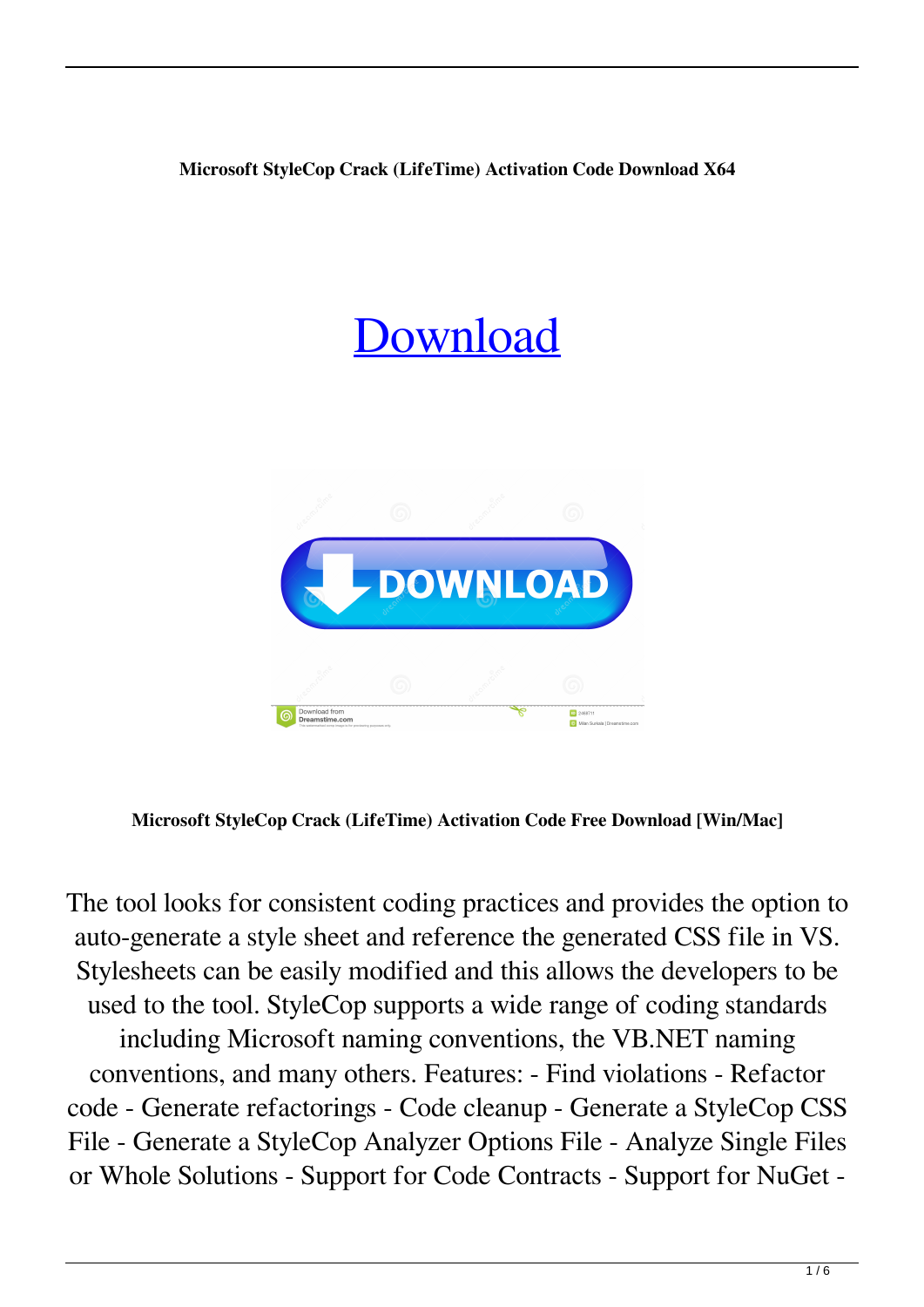Support for Language Specific Rules - Support for Code in C#, VB.NET, XML and HTML - Support for in-code editing - Support for.Net Framework - Support for Refactoring - Support for Visual Studio 2008, 2010, 2012, 2013, 2015 - Support for Visual Studio Enterprise - Support for Visual Studio 2017 - Support for Visual Studio Team Foundation Server 2010, 2012 and 2015 - Support for Visual Studio Team Services - Support for Visual Studio Online (Azure) - Support for Team Foundation Server Online - Support for Team Foundation Server 2015 and 2013 - Support for Team Foundation Server 2010 and 2012 - Support for Task Manager - Support for Github - Support for Azure - Support for Crucible - Support for Dropbox - Support for Git - Support for Mercurial - Support for TFS - Support for GitHub - Support for Team Foundation Server 2016 - Support for Team Foundation Server 2015 and 2012 - Support for TFS Everywhere Visual Studio 2015 and earlier Visual Studio 2010 and earlier version had no support for StyleCop and its analysis was done manually. References External links Category:Code inspection tools Category:Software reviewSelective electrochemical reduction of trichloroacetate using a Pd nanoparticle-modified electrode. The direct electrochemical reduction of trichloroacetate (TCA) is achieved using a Pd nanoparticle (Pd NPs) electrodeposited on a carbon paste electrode (CPE). TCA reduction proceeds smoothly at a lower potential (ca. -1.2 V vs. the standard hydrogen electrode (SHE) versus Ag/AgCl), with the reduction rate higher than that observed on a carbon electrode, in

**Microsoft StyleCop Crack+ 2022**

#if DISABLESTYLECOP #endregion #endifRadiological diagnosis of lung cancer by means of a new fast-scan computed tomography technique: retrospective analysis of 53 patients. Fifty-three patients with suspected lung tumours on chest radiography or CT examination were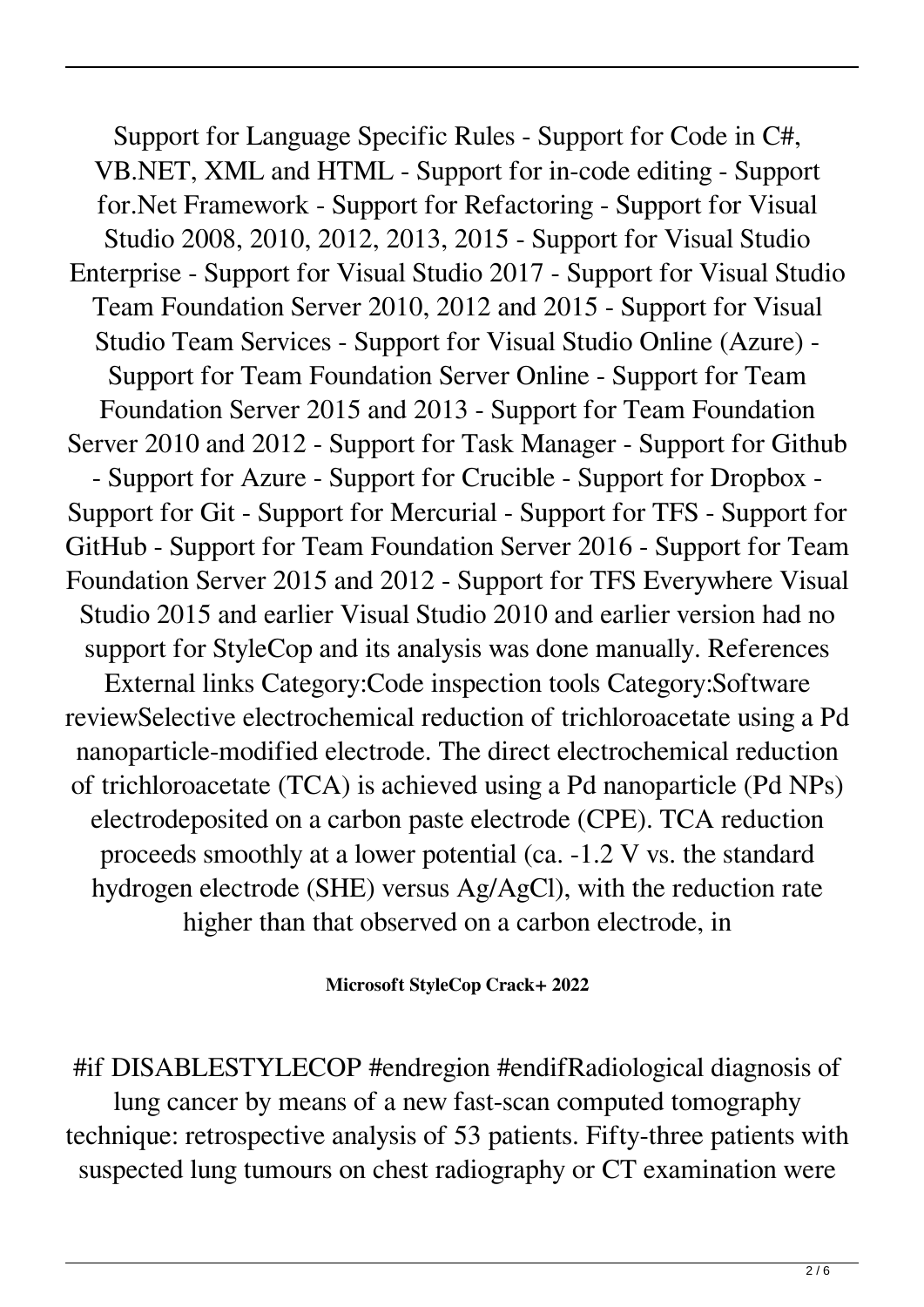analysed for the CT criteria of malignancy. The CT technique was based on rapid scanning (single-step rapid cine CT technique, 0.67 sec/slice) and the findings were compared with the results of pathohistology. All benign pulmonary abnormalities could be differentiated. In 24 of the 28 malignant cases, CT was able to establish the tumour type with a high degree of accuracy. In four cases the diagnosis was only possible with a high degree of suspicion. The technique was not successful in the diagnosis of metastatic pulmonary tumours and the demonstration of lymph node metastases. The CT technique is suitable for screening and is a useful complement to other imaging techniques in the diagnosis of

lung cancer.Efficacy of the anti-inflammatories rizatriptan, a 5-HT1B/1D receptor agonist, and/or the 5-HT2 receptor antagonist, ketanserin, in migraine: a randomized, double-blind, placebo-controlled, crossover trial. The efficacy of a novel 5-HT(1B/1D) receptor agonist, rizatriptan, in migraine prophylaxis is reported in a randomized, doubleblind, placebo-controlled, crossover trial. Migraine attacks were treated with either rizatriptan, 20 mg, or placebo, or a combination of rizatriptan and ketanserin, 10 mg. Relief of headache was achieved earlier with rizatriptan monotherapy than with ketanserin monotherapy, or rizatriptan plus ketanserin therapy. No difference in efficacy was seen between ketanserin monotherapy and rizatriptan plus ketanserin therapy.

The results support the suggestion that rizatriptan is effective in migraine prophylaxis.Immunogenicity and safety of single-dose and lowdose 13-valent pneumococcal polysaccharide vaccine in infants: a phase III study. The immunogenicity and safety of a 13-valent pneumococcal polysaccharide vaccine (PPSV13) in infants were evaluated. A phase III, randomized, controlled, observer- 81e310abbf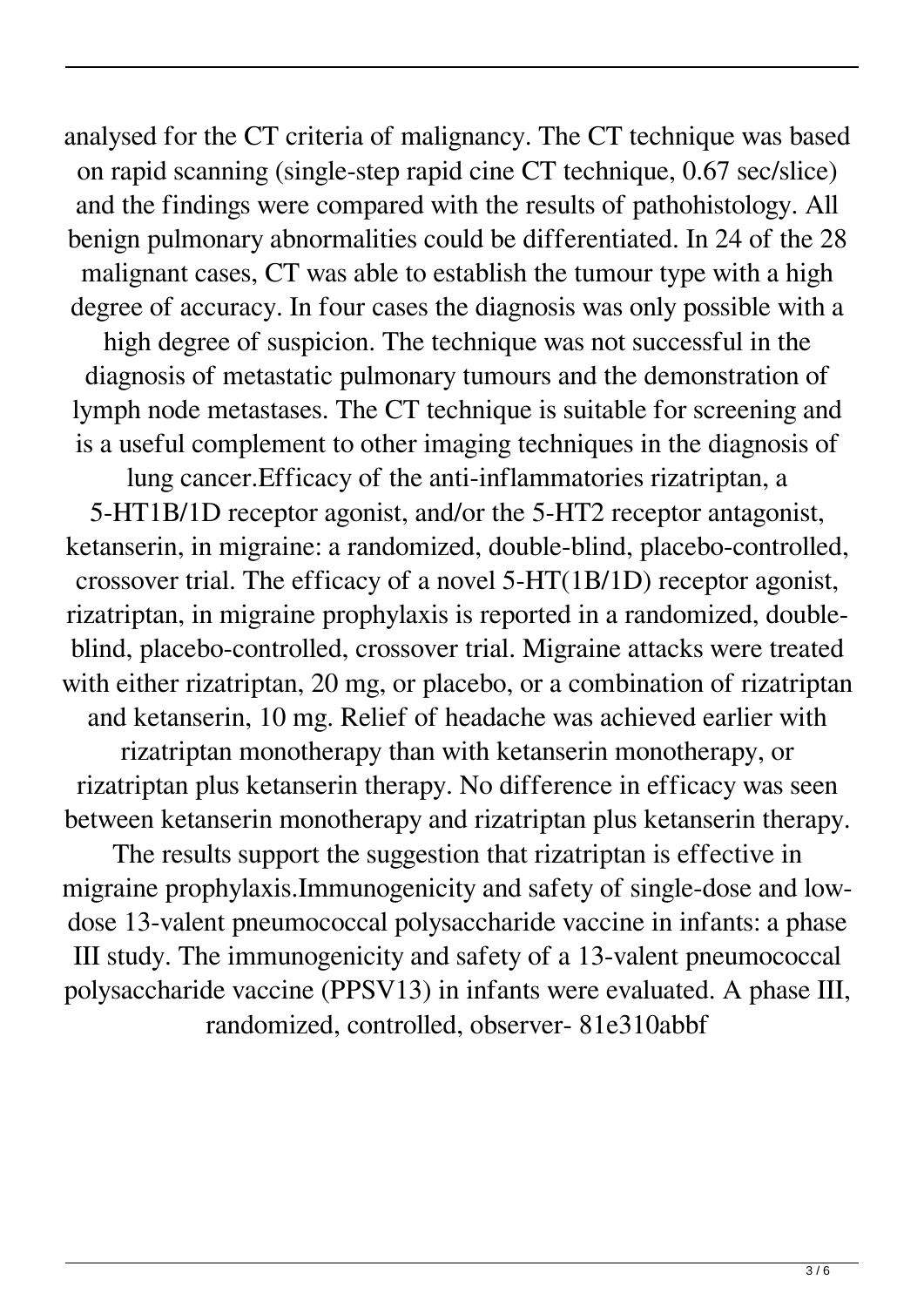**Microsoft StyleCop Crack + (LifeTime) Activation Code Latest**

============================= This package provides a tool, called `StyleCopAnalyzer`, that can be used to analyze C# source code for StyleCop compatibility issues. This tool can be run from inside of Visual Studio or integrated into an MSBuild project. It is recommended that you run this tool every time you add a new C# file to a solution, but not when adding a file to an existing solution (as the tool will analyze the existing files). To use this tool, first open the Solution Explorer, rightclick on a solution folder, and select Properties. In the Properties dialog, expand the Build tab, select Configuration Properties, and select the Build Events page. In the Build Events dialog, enter the following line into the Post-Build Event box:

`"\$(ProjectDir)tools\StyleCopAnalyzer.exe"

"\$(TargetDir)\$(TargetFileName)"` Visual Studio will then run the StyleCop Analyzer tool before the build is executed. NOTE: This tool will change the properties of the C# project files to allow StyleCop compliance. It will not open the C# project files directly, just like it will not execute the `devenv.exe` file directly. Usage ==== To use this package: - Ensure that your solution is in the correct build configuration. - Ensure that StyleCop is installed on your computer. - Copy this package to the build folder of your solution. - Open the Solution Explorer, right-click on your solution folder, and select Properties. - Expand the Build tab, select Configuration Properties, and select the Build Events page. - In the Build Events dialog, enter the following line into the Post-Build Event box:

`"\$(ProjectDir)tools\StyleCopAnalyzer.exe"

"\$(TargetDir)\$(TargetFileName)"` Visual Studio will then run the StyleCop Analyzer tool before the build is executed. This package will then generate a StyleCop violations report which can be viewed in the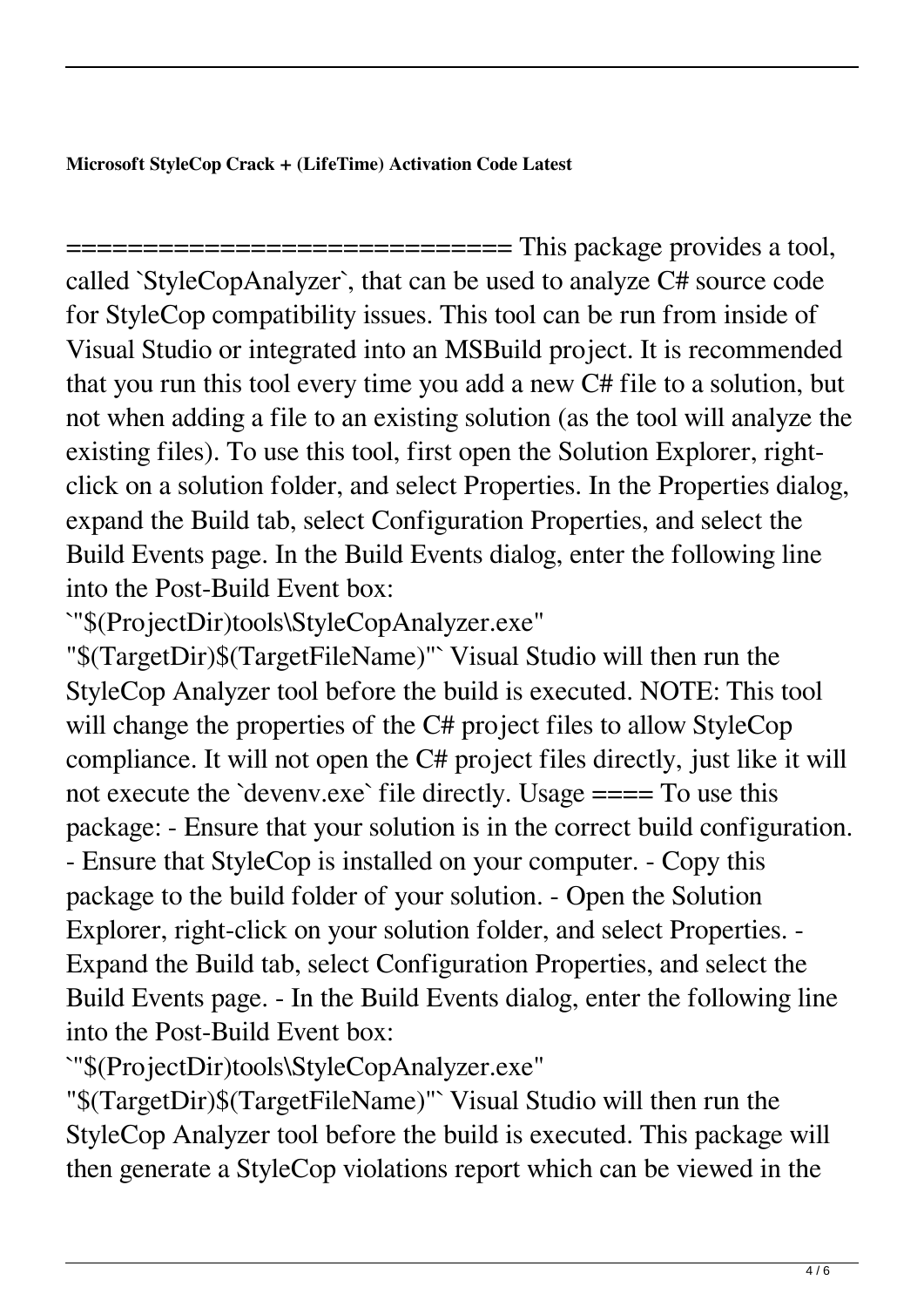Output window. A very basic usage example can be found below. In this example, we are using a `TextClass` class to illustrate how to work with the StyleCop Analyzer tool. "`csharp using System; using System.IO; using System.Text; using Microsoft.Build.Evaluation; using Microsoft.Build.Engine.Plat

**What's New in the Microsoft StyleCop?**

Pre-existing Code Analysis Settings Add Files to Analysis Generate Violations Suggested Improvements ## Pre-existing Code Analysis Settings